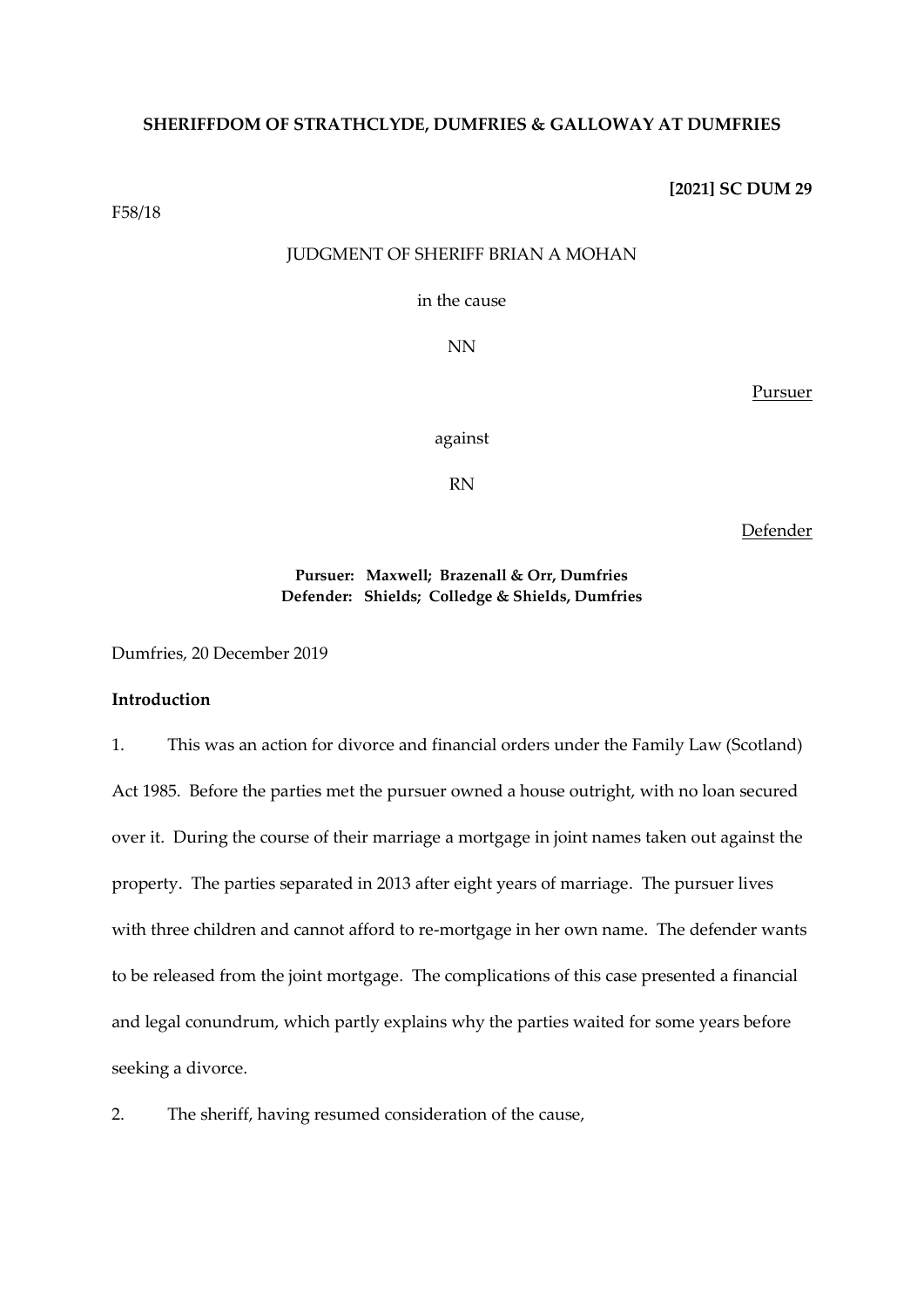### **Finds in fact**

#### *Parties*

(1) The pursuer is NN, residing at [ ] Dumfries. The defender is RN, residing at [ ] Lockerbie. The parties were married on 9 July 2005. There are two children of the marriage, R born 13 April 2006 and M, born 17 July 2008. The parties separated in March 2013.

#### *Children*

(2) The two children of the marriage continued to live with the pursuer after the parties' separation. The child R is aged 13 and attends secondary school. The child M is 11 and attends primary school. The defender exercises contact to the children every second weekend. The arrangements for their care and upbringing are satisfactory. The parties have reached agreement regarding residence and contact, and neither seeks an order from the court relating to the children.

### *House at [ ] Dumfries*

(3) The pursuer's parents both died when she was a young child. When she became an adult she inherited a sum of money. She used this to purchase the property at [ ] Dumfries in or around 2001. Title to the property was in her sole name and there was no mortgage or other loan secured on the property when the pursuer purchased it. She lived there on her own before she met the defender.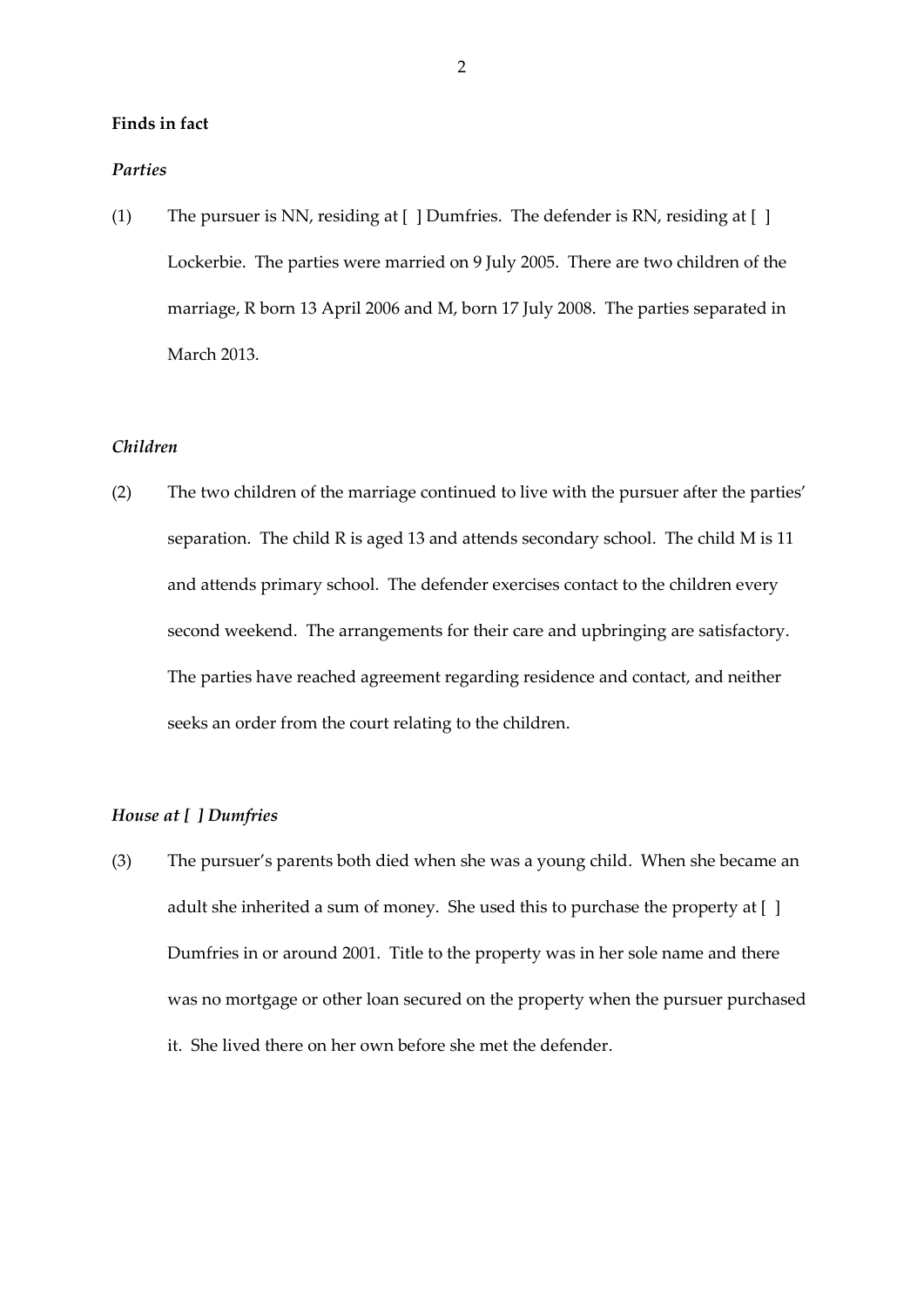### *Minute of Agreement*

- (4) The parties met in 2004 and married in 2005. In 2007 the parties signed a Minute of Agreement in terms of which the pursuer conveyed to the defender for no consideration or price a one half *pro indiviso* share of the house. It was agreed between the parties that the other half share of the house would remain nonmatrimonial property. This agreement was signed by the parties on 8 February 2007 and recorded in the Books of Council and Session on 14 March 2007.
- (5) The parties completed this conveyance to enable them to obtain secured loans over the property. At the time of completion of the agreement the defender had £8,000 of personal debts. £4,000 of this was debt incurred prior to the parties' marriage. The defender agreed to maintain payments in respect of the secured loan in contemplation at that time.
- (6) Shortly after completion of the agreement the parties obtained a loan secured over the property at [ ] from Mortgages plc for the sum of £37,000. The funds were used in part to repay personal debts of the defender amounting to £8,000. In 2008 the parties re-mortgaged the property with Chelsea Building Society and borrowed £63,245. Some of the funds borrowed from these two companies were used for spending for the family and some were used on home improvements to the property.
- (7) At the time of the parties' separation in March 2013 the defender conveyed his one half *pro indiviso* share of the matrimonial home back to the pursuer for no consideration or price. He did so in implementation of a clause in the Minute of Agreement referred to. As a result, shortly after the parties' separation, title to the house at [ ] Dumfries reverted to the pursuer's sole name. The Chelsea Building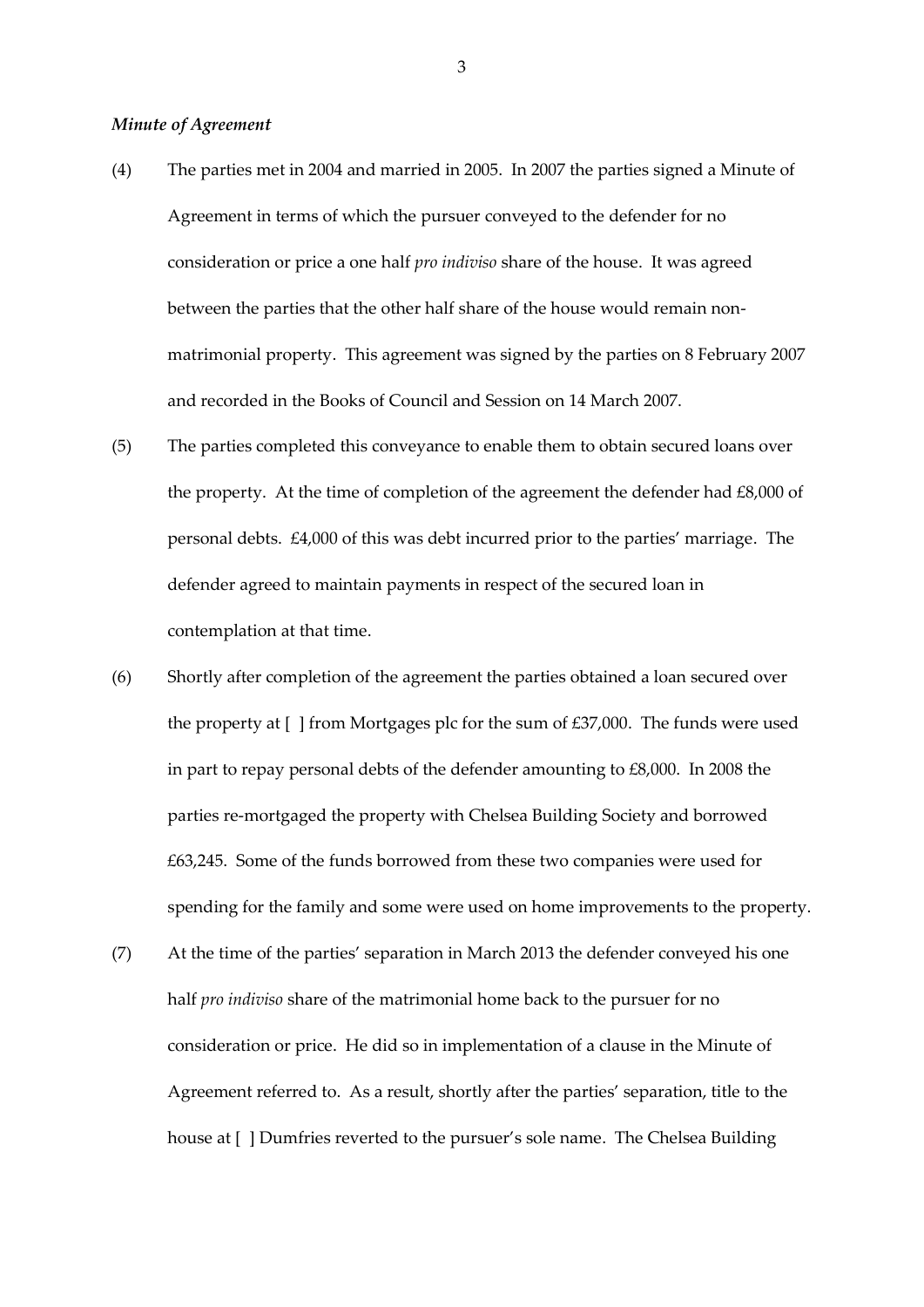Society consented to the change in ownership, though the loan secured over the property remained in the joint names of the parties.

#### *Matrimonial property*

- (8) The relevant date is 1 March 2013. At the relevant date the matrimonial property comprised one half of the matrimonial home at [ ] Dumfries. At that date the house was valued at £88,000, with an outstanding balance due to the Chelsea Building Society of £64,253. At the date of proof the property was valued at £90,000 and the balance outstanding to the building society was £62,658. The mortgage over the property with the Chelsea Building Society is an 'interest only' mortgage; the capital sum borrowed will require to be repaid in full at the end of its term. The pursuer has maintained the interest payments on the mortgage since the relevant date.
- (9) There were other unsecured matrimonial debts due at the date of separation. These comprised debts due to (1) Lowell Finance for Shopdirect of £110.14, (2) Bank of Scotland (reference ……4077) of £246.02, (3) Cabot Financial for an Ace Mail Order debt of £1,379.20, (4) AB & A Matthews solicitors of £116.40, and (5) a sum in joint names of the parties due to Santander bank of £264.75. The total amount of these unsecured debts at the relevant date was £2,116.51.

### *Parties' present circumstances and resources*

(10) The pursuer continues to occupy the former matrimonial home in Dumfries. The property has three bedrooms. The pursuer lives there with the two children of the marriage and her other child, a daughter aged 4. The defender is not the father of that child. The pursuer entered into a relationship with the father of her daughter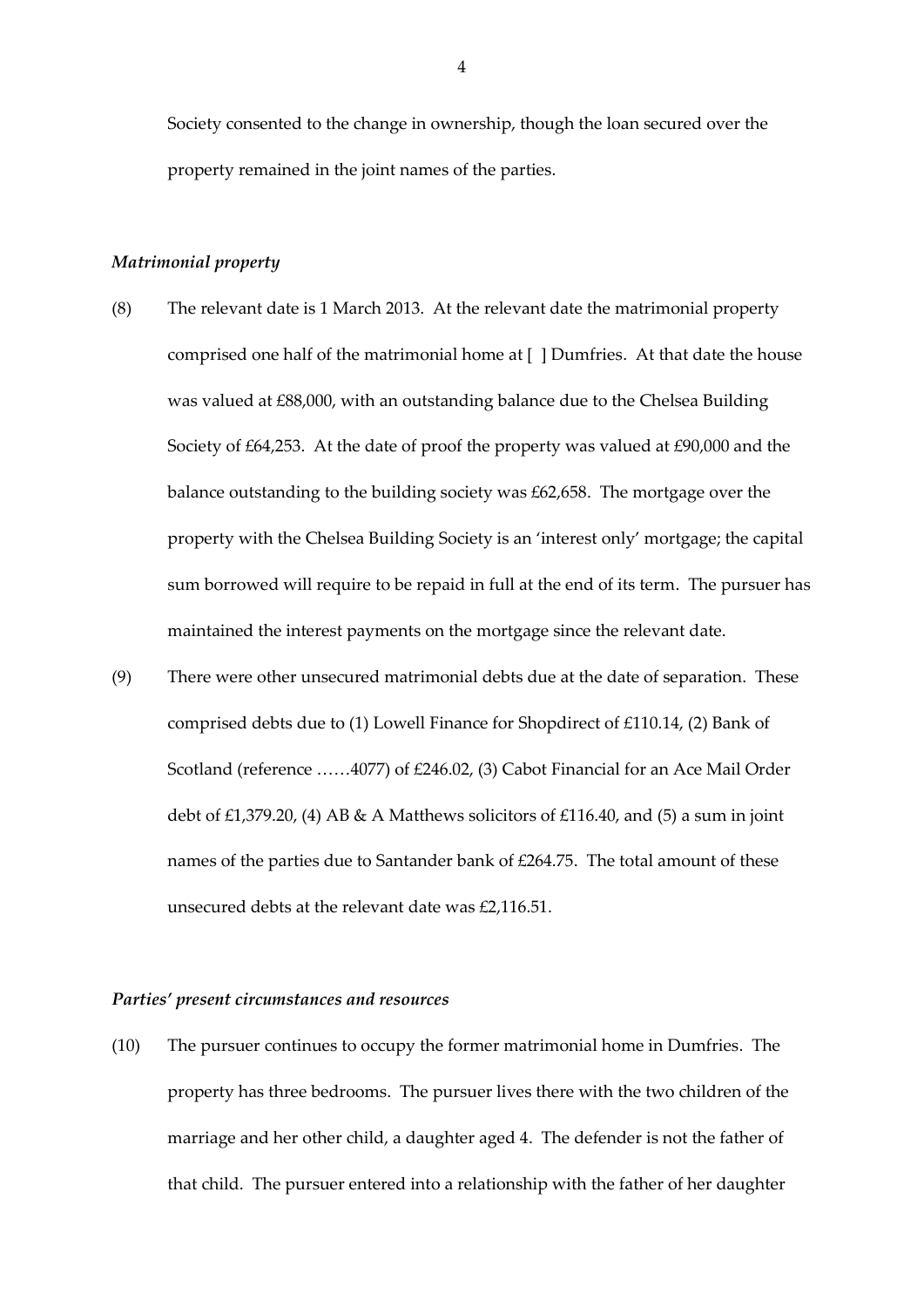after the parties separated. For a period of less than one year her then partner lived with the pursuer at [ ]. She is no longer in that relationship.

- (11) When the parties met, the pursuer worked full time as a veterinary nurse. After the parties married the pursuer worked in different part-time jobs for some of the time. For a short period she was self-employed, though her earnings were restricted. She is now unemployed and in receipt of state benefits including child benefit and tax credits. In addition she receives £87 per week from the defender as maintenance for the parties' children. At the present time her childcare responsibilities restrict her ability to work in shifts or on a flexible basis.
- (12) The defender lives in Lockerbie with a partner. The house in which he lives is owned by his partner. Because of the arrangements concerning the matrimonial home (whereby the mortgage remains in the joint names of the parties), the defender currently is unable to obtain a mortgage for another property. During the parties' marriage the defender worked full time in a variety of jobs. He was unemployed for short periods during the marriage. At present he works full time five or six days per week. He does not contribute to the mortgage payments over the matrimonial home, but he pays maintenance to the pursuer for their two children, at the rate of £87 per week.

### **Finds in fact and law**

(1) The defender has derived economic advantage from contributions made by the pursuer to payment of his pre-marriage debts.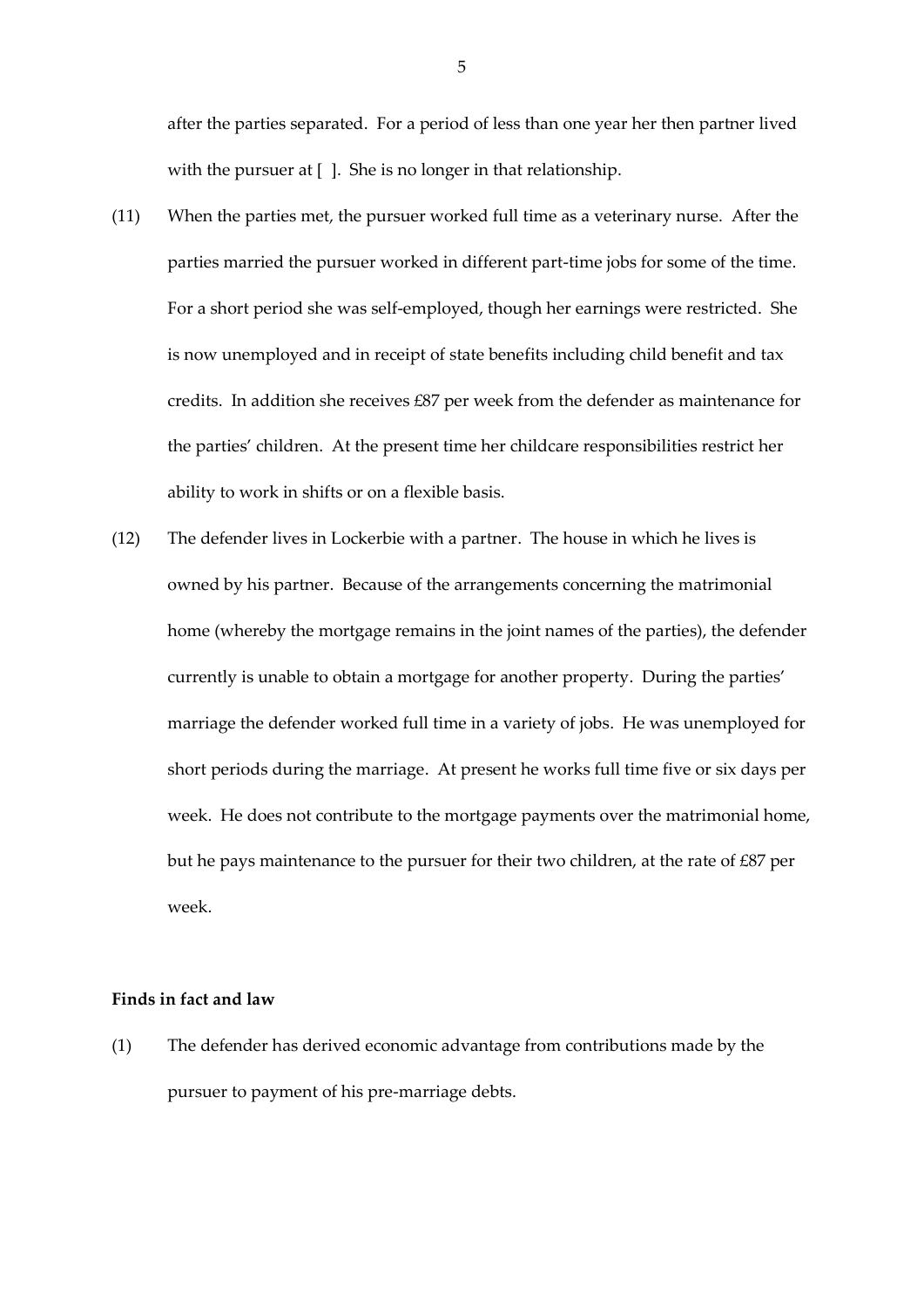#### **Finds in law**

- (1) The marriage of the parties has broken down irretrievably as established by their non-cohabitation for a continuous period of over two years.
- (2) Orders for financial provision under the Family Law (Scotland) Act 1985 and incidental orders relating thereto are justified and reasonable.

# [3] **Therefore**

- 1) In respect of the pursuer's crave 1 and plea in law number 1, and the defender's plea in law number 1, divorces the pursuer from the defender,
- 2) In respect of the pursuer's crave 2 and plea in law number 2,
	- (a) orders the defender to make payment to the pursuer by 31 January 2025 a capital sum of TEN THOUSAND EIGHT HUNDRED AND EIGHTY SIX POUNDS  $(£10,886)$  in terms of the Family Law (Scotland) Act 1985, with interest at the rate of 8 per cent per annum on any balance remaining from the date the sum falls due until payment,
	- (b) makes an incidental order in terms of Section 14 (2) (k) of said Act that the defender will be responsible for repayments remaining due to Santander Bank in respect of the parties' joint account or loan with that bank,
- 3) Repels the pursuer's plea in law number 3,
- 4) Repels the defender's plea in law number 2,
- 5) Dismisses crave 1 of the defender's counterclaim,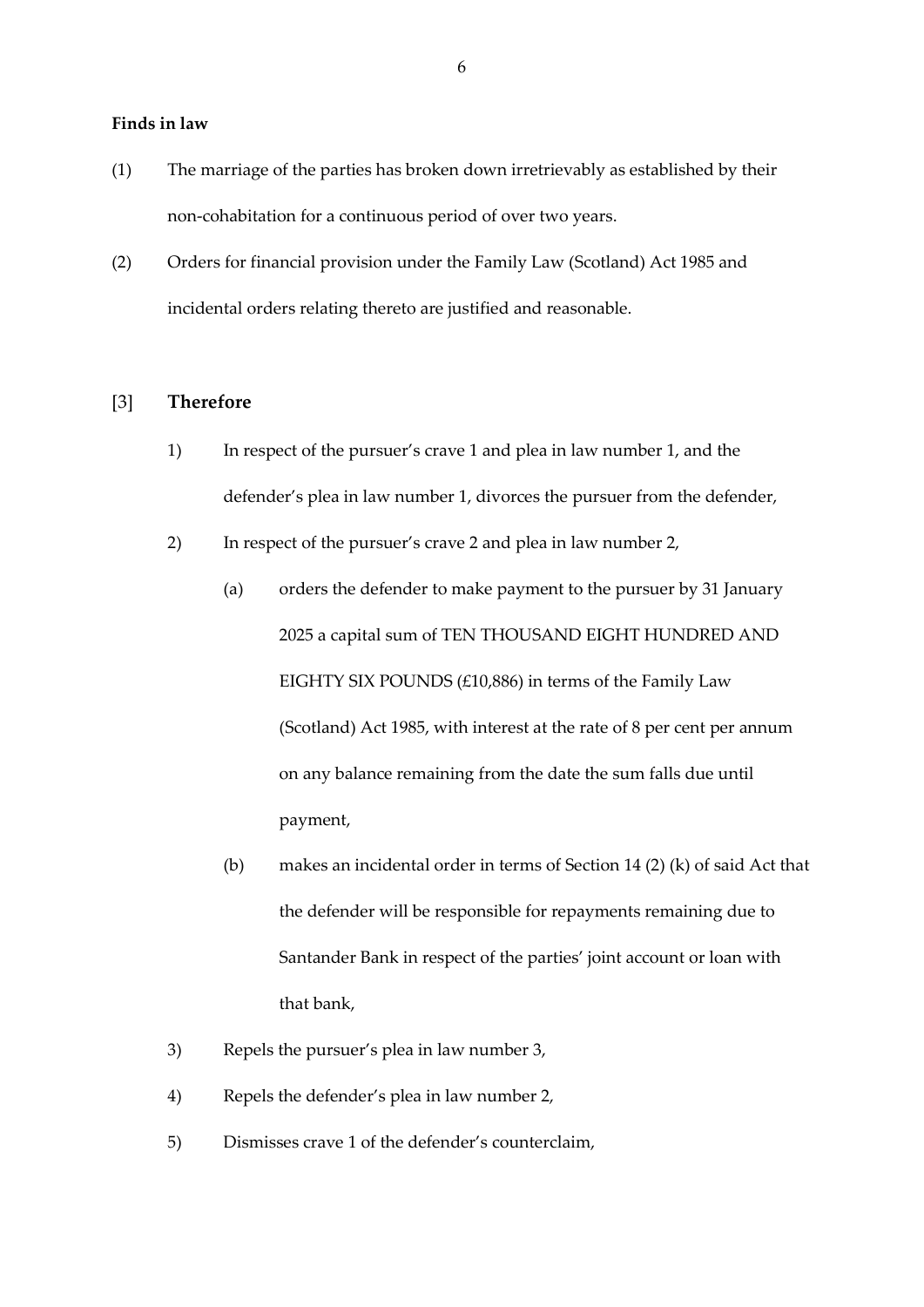- 6) In respect of the defender's crave 2 and plea in law number 3, makes the following orders:
	- (a) By 31 January 2025 the pursuer will take all reasonable and necessary steps to free and relieve the defender of his obligations to the Chelsea Building Society in respect of the mortgage or loan currently in the joint names of the parties and secured over the property at [ ] Dumfries,
	- (b) In the event that the pursuer is unable to relieve the defender of his obligations in respect of said loan by 31 January 2025, the property at [ ] Dumfries will be sold and, after repayment of the secure borrowings and any necessary expenses, any net free proceeds will be retained by the pursuer for her own use,
	- (c) Makes an incidental order in terms of Section 14 (2) (e) of said Act that the pursuer will be responsible for all necessary repayments due to the Chelsea Building Society in respect of said loan meantime,
- 7) Dismisses pursuer's crave 3 and defender's crave 3, and makes no award of expenses to or by either party.

#### **NOTE**

[1] This case presented a problem which the parties found intractable for several years since the separation. They have reached agreement about the arrangements for the children, but have been unable to resolve their differences regarding what to do about the matrimonial debt. Much of the evidence in the case was agreed by joint minute.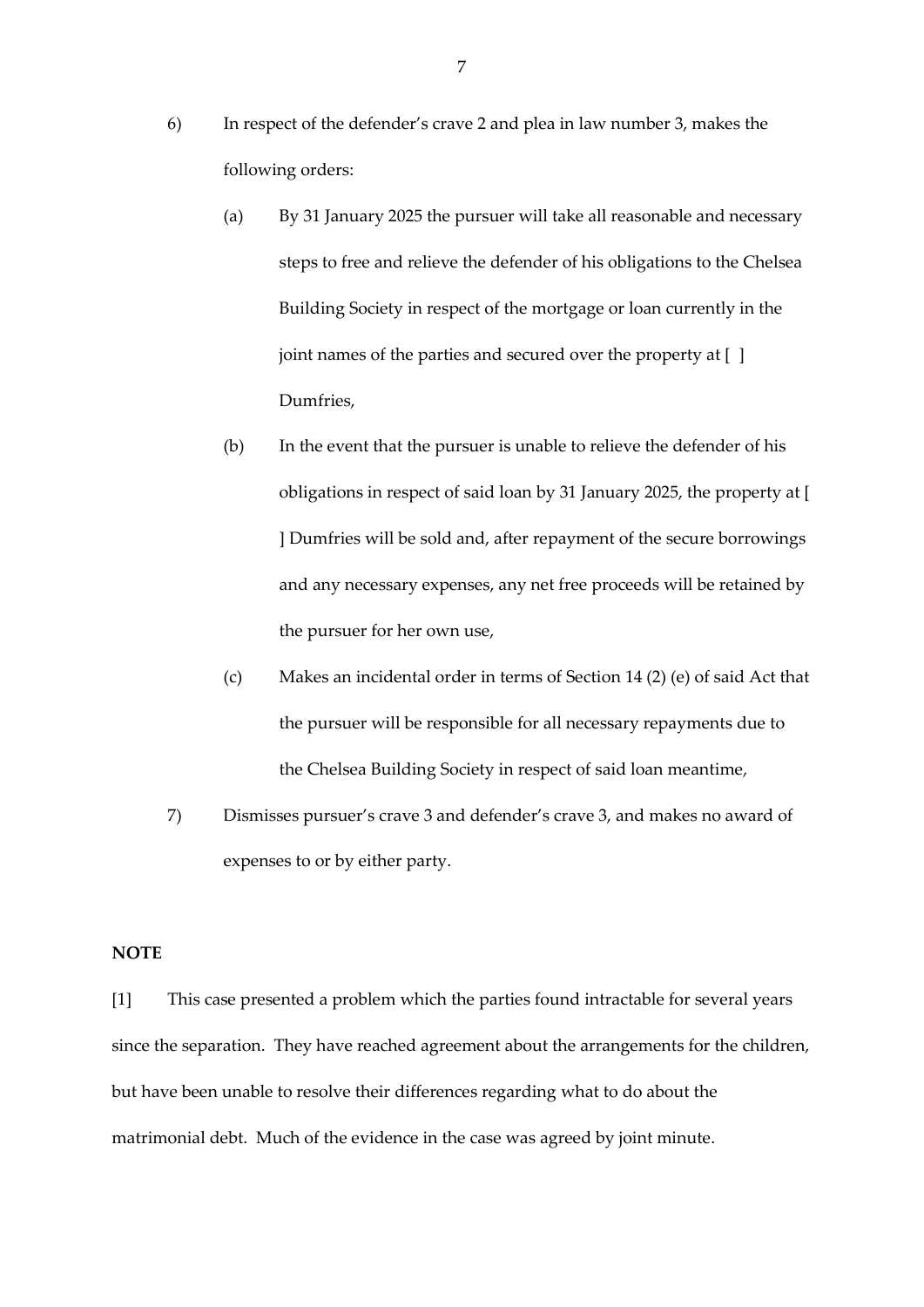# **Pursuer's position**

[2] The pursuer sought an order for a capital sum payment from the defender to represent a fair contribution by him to the matrimonial debt. The pursuer's arguments can be summarised as follows:

- 1) She owned her home outright before she met the defender. Her natural parents died when she was very young and she was adopted by an aunt and uncle. When she reached adulthood she received an inheritance. Before she was 20 years old she purchased the property at [ ] with no mortgage or other secured debt.
- 2) It was after she met and married the defender that she was persuaded by him to use the house as security for a loan. £8,000 of the loan first obtained in 2007 was to pay personal debts of the defender. These were pre-marriage debts.
- 3) The sums obtained from the first lender and then Chelsea Building Society were used for a variety of matters, including a new kitchen in the home. She was left at separation with a mortgage of over £64,000. This was an interestonly mortgage and the defender had not made any payments to that since separation.
- 4) She did have another partner after separation, and her four year old daughter C was born from that relationship. Her partner lived with her for less than a year, but that period of cohabitation was why the defender had refused to contribute to the mortgage. She was now the only adult in the house and lived on tax credits, child benefit, and maintenance paid by the defender. She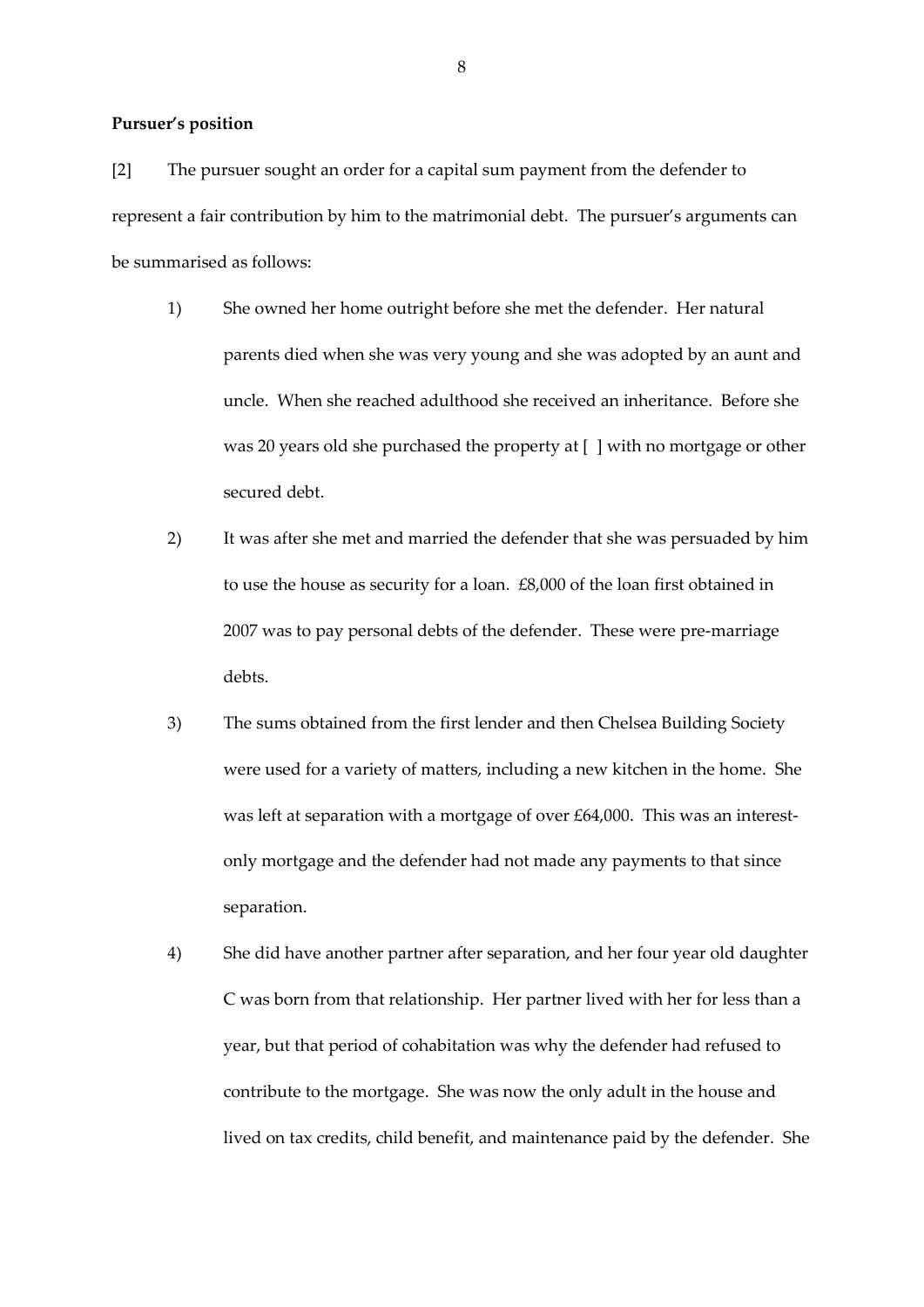had to pay the mortgage and other unsecured debts by instalments out of her very limited income.

- 5) Over £62,000 was still owed on the mortgage. She did not want to have to sell the house as it had been her home all of her adult life, and the only home the parties' two sons had known. She could not afford at this stage to take on the mortgage in her own name, even though she made all of the interest payments, because the Chelsea Building Society would not agree. It would be unfair, however, to insist on a sale of the home.
- 6) She hoped to improve her financial position over the next few years. She was going to college to study for a healthcare qualification. She had applied for several jobs, but at the moment her domestic responsibilities limited her flexibility. Her mother helped out but was aged 70 so was restricted; the defender had refused to look after the boys on Saturdays to allow her to work. Her daughter was aged 4 but would be starting school in 2020 so that would improve her availability for work.
- 7) Granting an order for the sale of the former matrimonial home would have no practical effect on the defender, but would have a huge impact on the pursuer and the children.

### **Defender's position**

[3] The defender sought an order for the sale of the matrimonial home to redeem the mortgage and release him from its terms. The reasons advance on his behalf can be summarised as follows: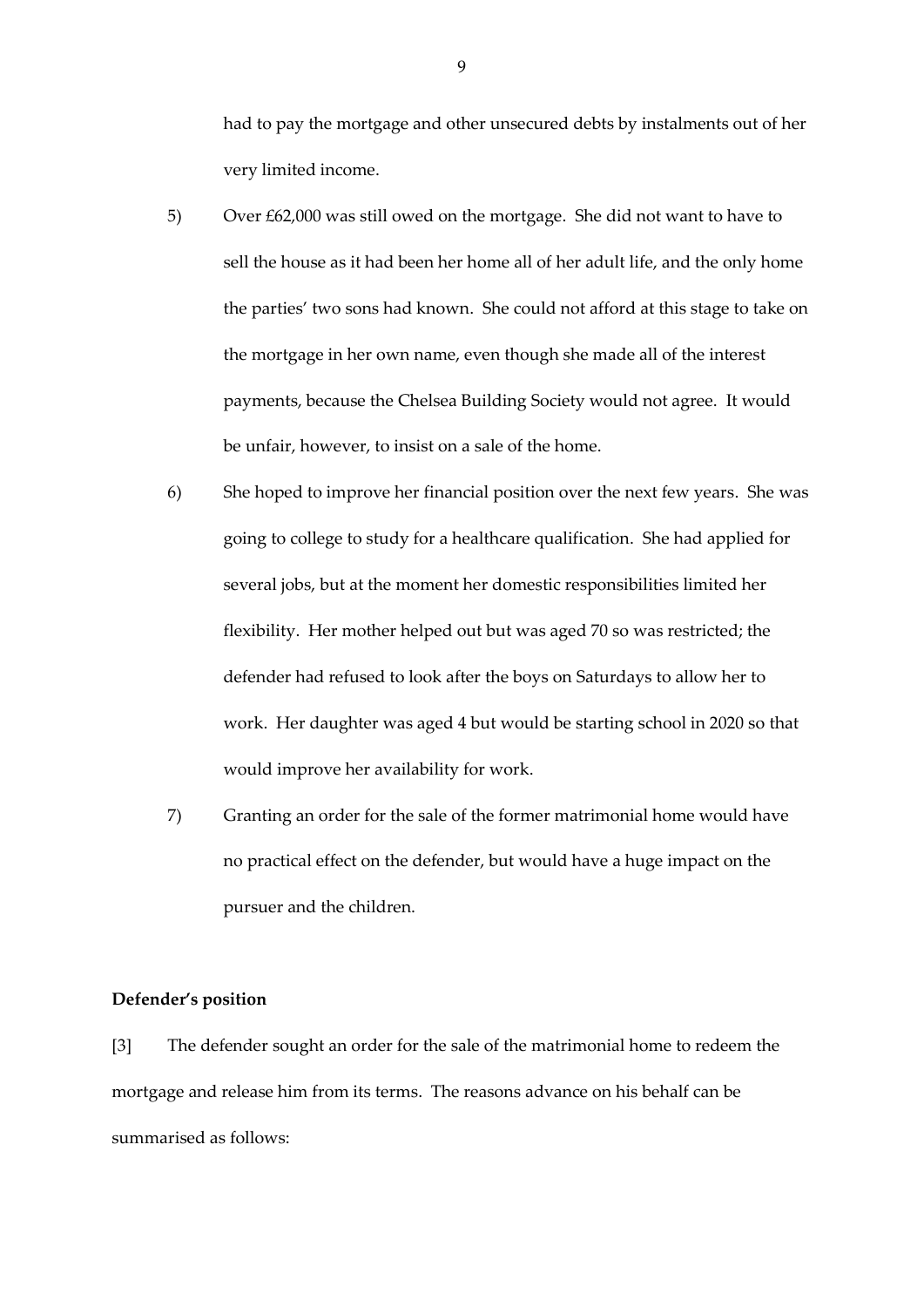- 1) The parties separated in 2013 and nothing had been resolved in the six years since. He could not move on with his life.
- 2) It was acknowledged in the agreement entered into in 2007 that the transfer of one half of the house to his name was a device to enable the parties to use the house as security for loans. He was the one working full time and his income was needed to allow a mortgage to be considered. It was also acknowledged that £8,000 of the funds borrowed were to pay his personal debts. These were not all pre-marriage debts, however. Most of the debt related to a car loan. The defender's pleadings included a crave to set aside the 2007 agreement, but he was no longer insisting on that.
- 3) After the first mortgage was taken out until the separation in March 2013 he made all of the mortgage payments. After separation the pursuer moved a new boyfriend in. He did not think it was fair that he should pay for that home. He did not recognise or agree the other unsecured debts spoken to by his wife. It was agreed that they existed, but he did not recollect these being sums owed during the marriage.
- 4) He did not think it was fair that he should remain tied to a mortgage for a property he did not own or occupy. For as long as the mortgage existed he was vulnerable to the lender pursuing him for any arrears. If repossession steps were taken this would impact significantly on his credit status. In addition, his being tied to that mortgage prevented the possibility of him and his partner moving home and/or obtaining a joint mortgage.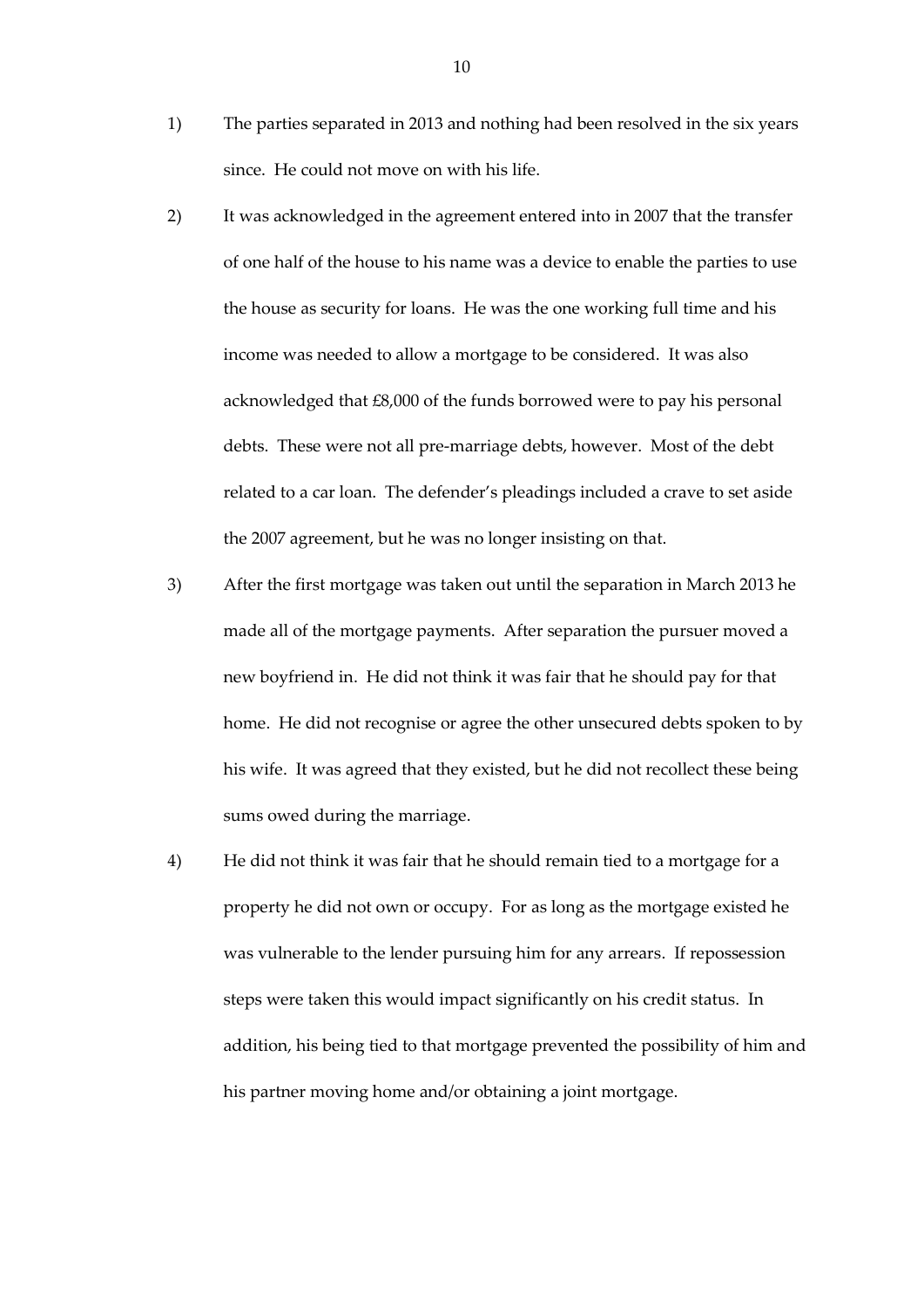- 5) He worked six days per week. His work commitments did not enable him to care for his sons every Saturday. He paid an appropriate figure as maintenance for the boys and had a good relationship with them.
- 6) The appropriate solution here was for the house to be sold and the mortgage paid off. Because only half of the value of the home was matrimonial property, this would leave a technical deficit, but the remaining profit from the sale would be sufficient to pay this deficit (of around  $£17,600$ ). This would still leave a healthy balance to the pursuer to enable her to start over.
- 7) While he did not want to force his children out of their home, the current situation was unsustainable. Since the pursuer lived in the town of Dumfries and the children went to school there, there were many options for alternative housing, including renting from a social landlord.

### **Relevant Law**

[4] In deciding financial matters in a divorce the court is afforded much flexibility by the Family Law (Scotland) Act 1985. The general principles and factors detailed in Sections 9, 10 and 11 are of course relevant, but do not need to be restated in full at this point. Other specific measures referred to in submissions and relevant to my consideration are the following:

# [5] **Section 8 Orders for financial provision**

(1) In an action for divorce, either party to the marriage …. may apply to the court for one or more of the following orders—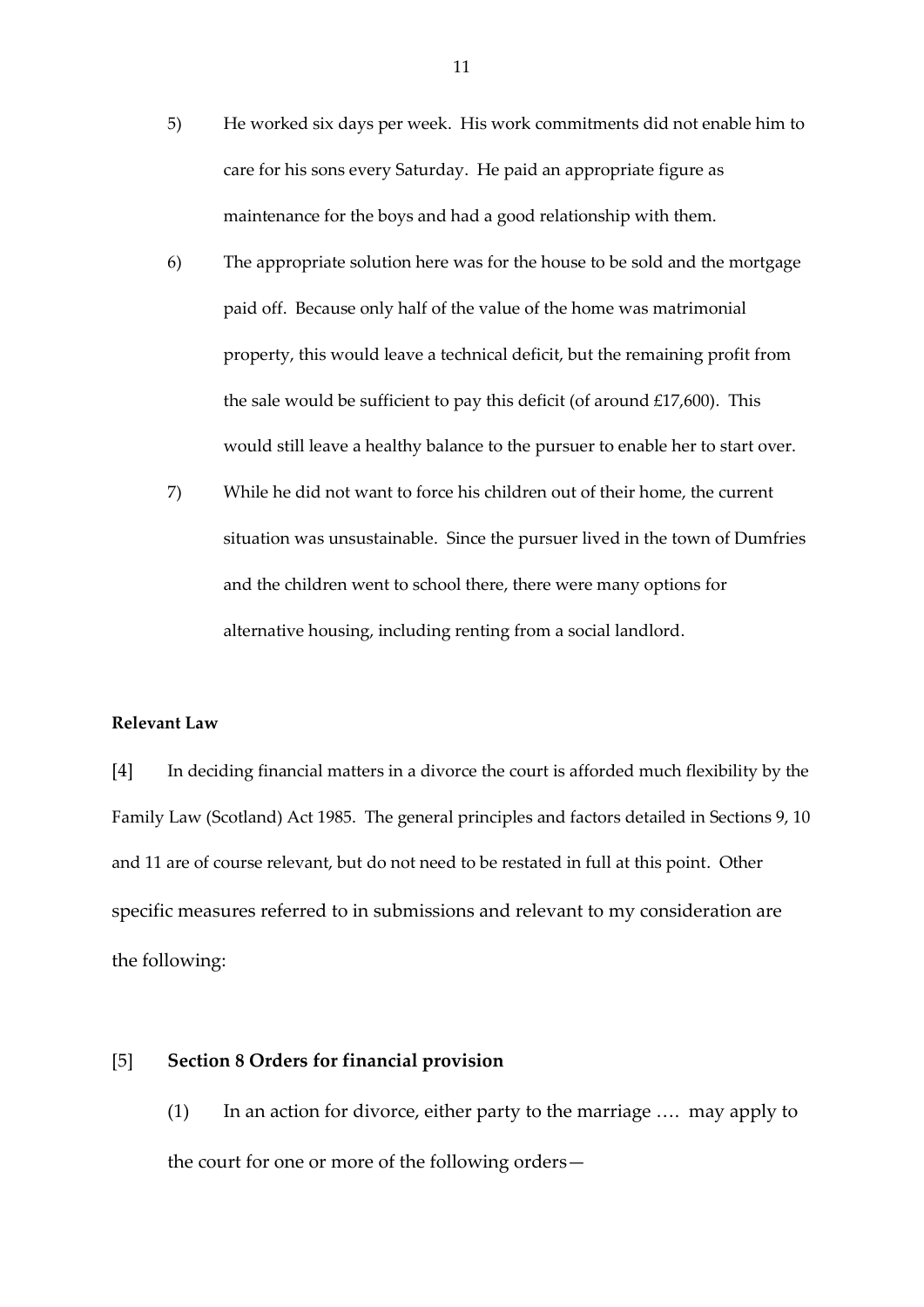(a) an order for the payment of a capital sum to him by the other party to the action;

(aa) an order for the transfer of property to him by the other party to the action;

…

(c) an incidental order within the meaning of section 14(2) of this Act.

(2) Subject to sections 12 to 15 of this Act, where an application has been made under subsection (1) above, the court shall make such order, if any, as is—

(a) justified by the principles set out in section 9 of this Act; and

(b) reasonable having regard to the resources of the parties.

(3) An order under subsection (2) above is in this Act referred to as an "order for financial provision"…..

…

# [6] **Section 12 Orders for payment of capital sum or transfer of property**

(1) An order under section 8(2) of this Act for payment of a capital sum or transfer of property may be made—

(a) on granting decree of divorce …. or

(b) within such period as the court on granting the decree may specify.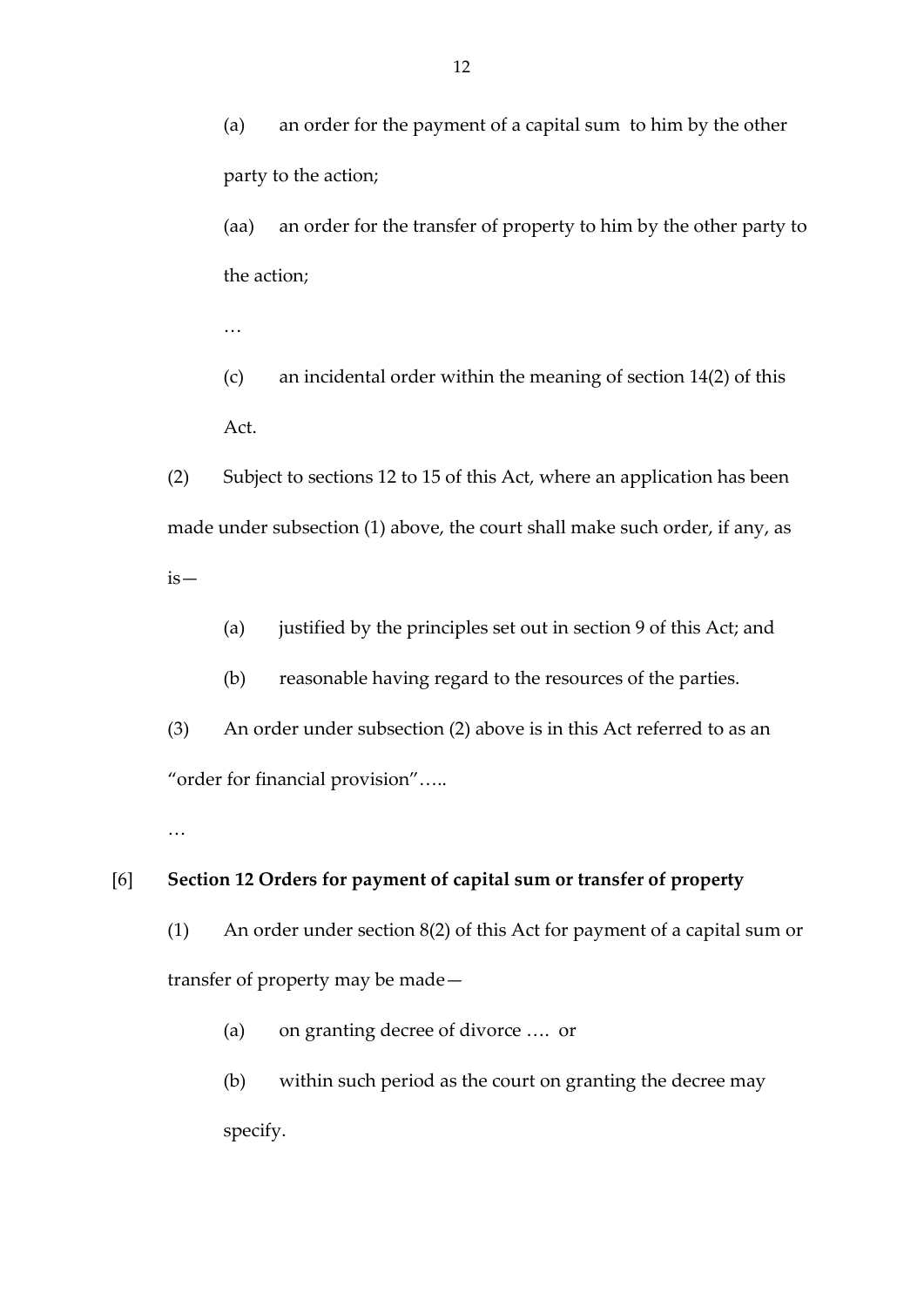(2) The court, on making an order referred to in subsection (1) above, may stipulate that it shall come into effect at a specified future date.

### [7] **Section 14 Incidental orders**

(1) Subject to subsection (3) below, an incidental order may be made under section 8(2) of this Act before, on or after the granting or refusal of decree of divorce ….

(2) In this Act, "an incidental order" means one or more of the following orders—

(a) an order for the sale of property;

…

(e) an order regulating liability, as between the parties, for outgoings in respect of the matrimonial home or furniture or plenishings therein;

…

(h) an order setting aside or varying any term in an antenuptial or postnuptial marriage settlement …..

(j) an order as to the date from which any interest on any amount awarded shall run;……

(k) any ancillary order which is expedient to give effect to the principles set out in section 9 of this Act or to any order made under section 8(2) of this Act. …..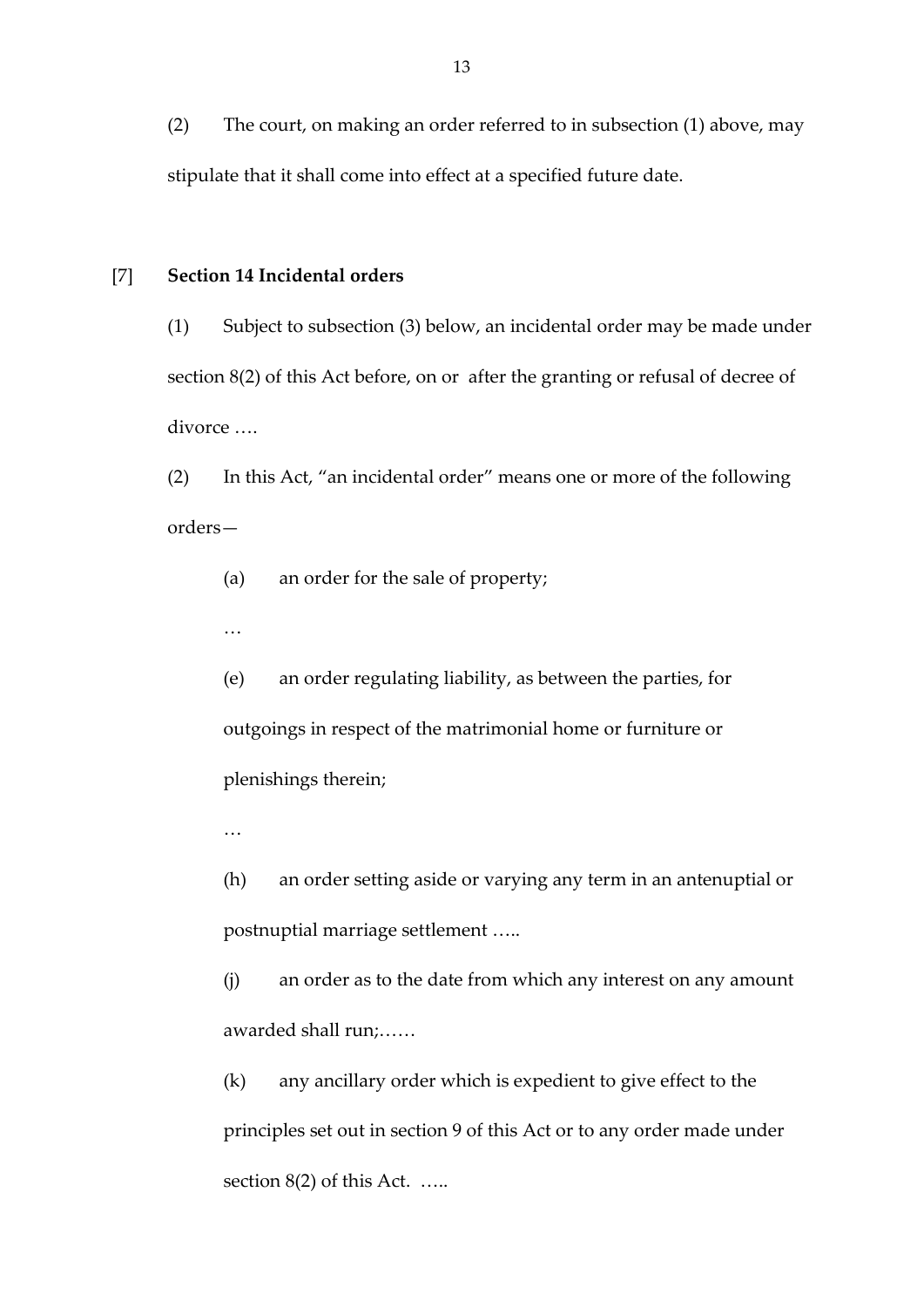# **Analysis**

[8] There were few elements of this case where the evidence was disputed. Most of my findings in fact are based on matters which were detailed in the Joint Minute of evidence, the Minute of Agreement entered into between the parties in 2007 (Production 5/5), or concessions made during the proof. There were two disputed areas where I have had to make findings in fact.

[9] Firstly, the 'personal debts' of the defender which were £8,000 as at 8 February 2007 (this figure was agreed in the Minute of Agreement entered into on that date). The pursuer maintained that this all came from debts which the defender had incurred prior to the date of marriage on 9 July 2005. The defender disputed this, though he was unclear about exactly when the debt had accrued, saying only that it related to a car. Neither party produced any vouching for that debt, beyond the recognition of it in the written agreement. It seemed unlikely to me that this debt all arose after the date of marriage. Equally, it seemed unlikely that it was all from a date before the marriage and that was not serviced in some way for almost two years. I have decided on the evidence that the fairest conclusion is to make a finding that half of that sum  $-$  £4,000 – relates to debt which the defender incurred prior to the date of marriage. This calculation is relevant to my assessment of the economic advantage/disadvantage considerations (under Section 9 (1) (b) of the 1985 Act), which are detailed below.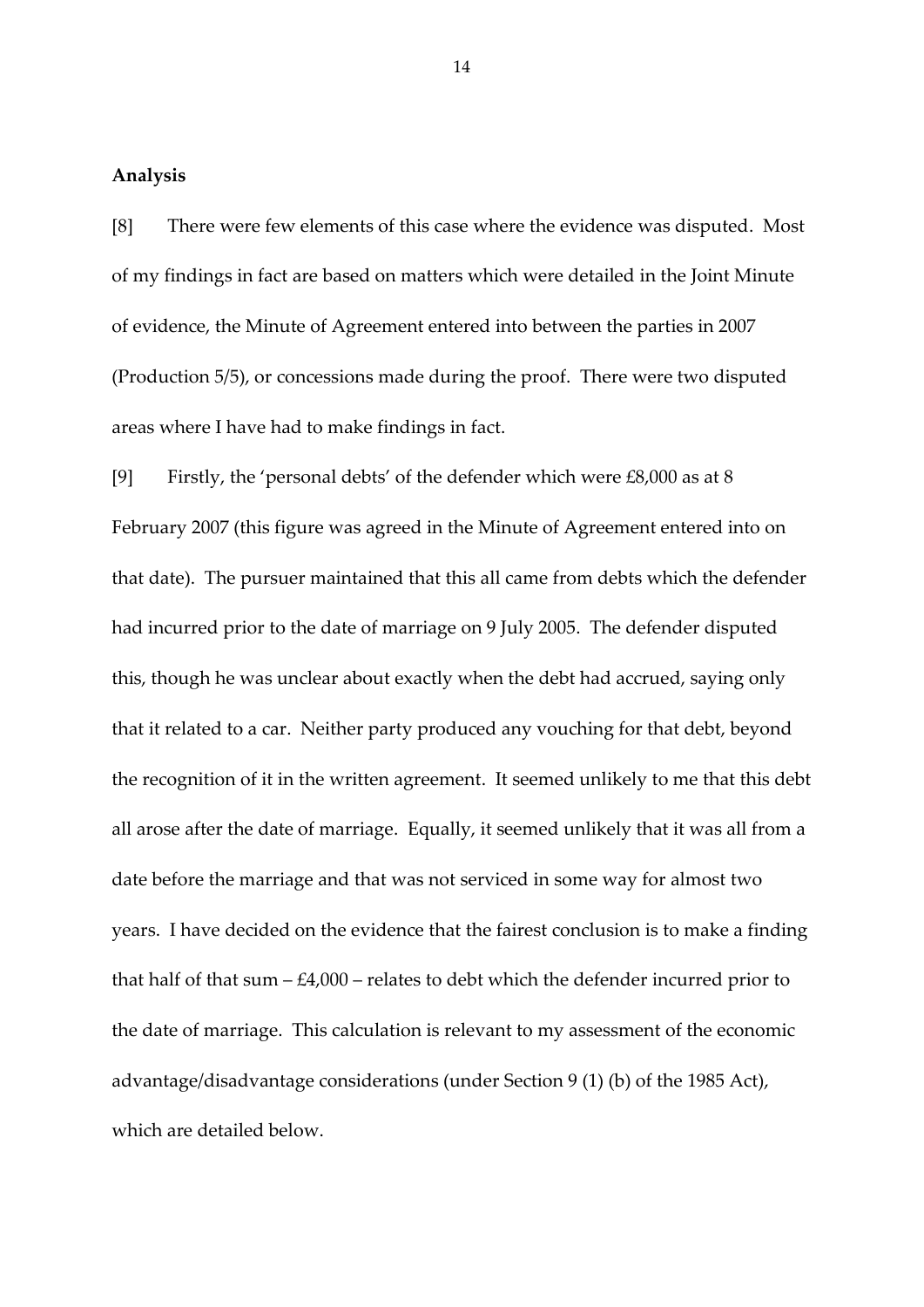[10] Secondly, the personal debts in the pursuer's name were detailed in the joint minute, though it was not agreed that these were all extant at the relevant date. On the basis of the evidence led about this I am satisfied that the following debts existed at the relevant date (the lettering follows that in the joint minute):

- a. Shopdirect/Lowell £110.14
- b. Bank of Scotland (reference ending ….4077) £246.02
- c. Cabot Financial for Ace Mail Order £1,379.20,
- d. AB & A Matthews solicitors £116.40
- h. Sum due to Santander bank of £264.75.

[11] Accordingly I have found that the total amount of unsecured debt which is relevant to the assessment of matrimonial property is £2,116.51 (the total of the five debts detailed in the paragraph above). I was not satisfied that the pursuer proved that the other debts detailed in the joint minute (e, f and g) were matrimonial debts. This is because (1) There was insufficient documentation to support them, (2) items 'f' and 'g' appeared to relate to the same debt, and *(3)* although the pursuer said in evidence that her mother had helped her to pay off one large debt, her mother's affidavit was silent on that point.

[12] I have therefore found that the matrimonial property and debts at the relevant date were as follows:

Property: valuation of matrimonial home at March 2013 - £88,000

**A - Matrimonial property at relevant date**: 50% of valuation - **£44,000 B - Matrimonial debt at relevant date**: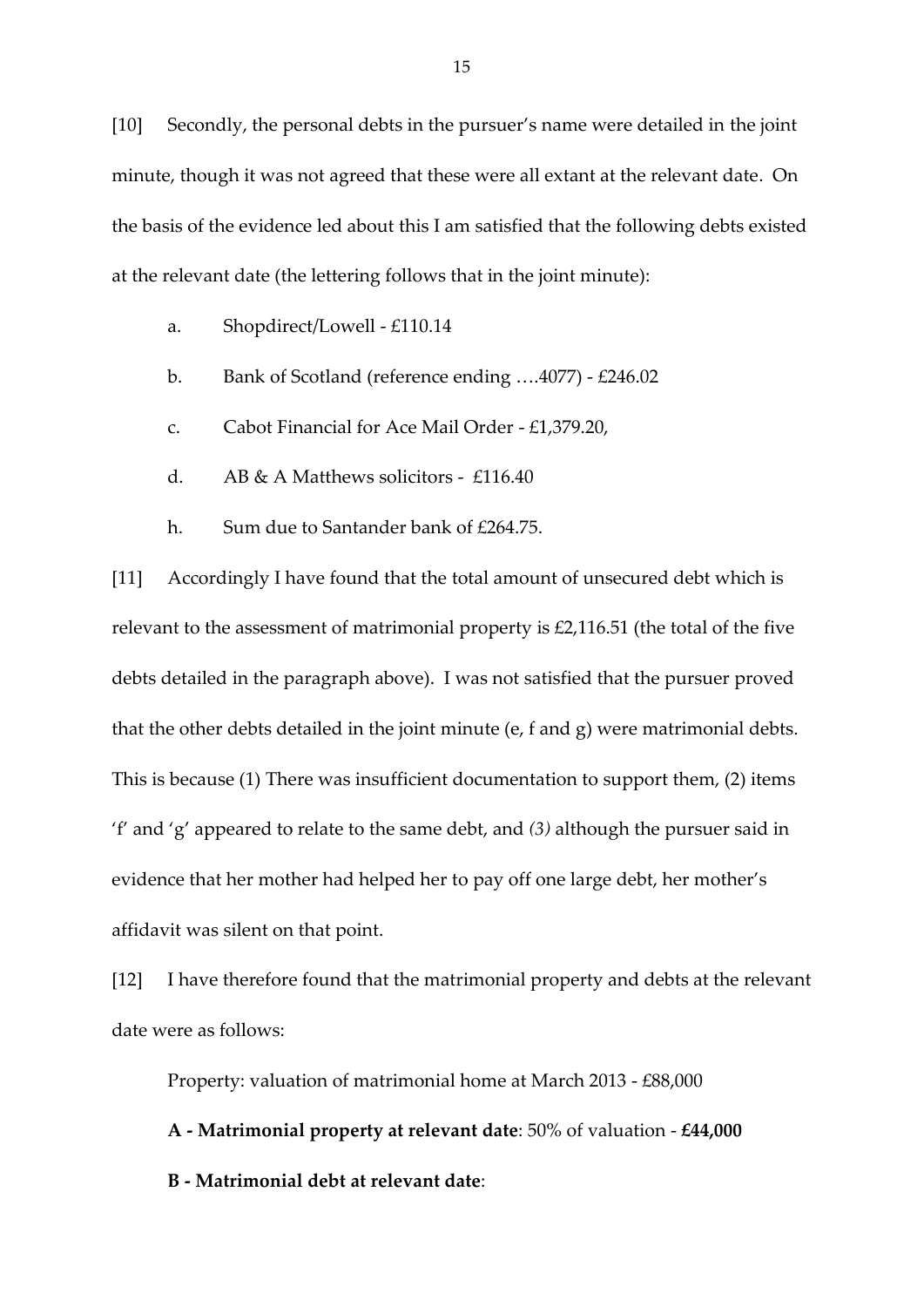| Net figure (A minus B) = |                                   | $-£22,369.53$ |
|--------------------------|-----------------------------------|---------------|
| total matrimonial debt   |                                   | £66,369.53    |
| 2)                       | unsecured debts (see above) -     | £ 2,116.51    |
| 1)                       | Due to Chelsea Building Society - | £64,253.02    |

*Wallis* v *Wallis* 1993 SLT (HL) 1348 determined that changes in the net value of matrimonial property between the relevant date and the date of proof did not alter the size of the fund to be divided between the parties. However, changes to values of matrimonial property after separation are one of several factors which can be assessed when deciding the appropriate division of the property between the parties. In this case the changes in values are limited. The house has increased in value from £88,000 to £90,000. Since only half of the house value was matrimonial property, the net increase to the matrimonial pot is only £1,000. The secured borrowing has reduced from £64,253 to £62,657, a reduction of £1,596. These are of limited significance in the whole circumstances of this case. The pursuer has continued to pay the mortgage since separation, but she has had the continued use of it over that period. The parties' submissions took these revised valuations as their starting point.

[13] Taking into account those changes in the valuation of the matrimonial home and the secured debt, this alters the sums as follows:

C – **Matrimonial Property at date of proof** (50% of house value): £45,000 D – **Matrimonial Debt at date of proof** : £64,773 Revised net figure  $(C \text{ minus } D) =$   $-E19,773$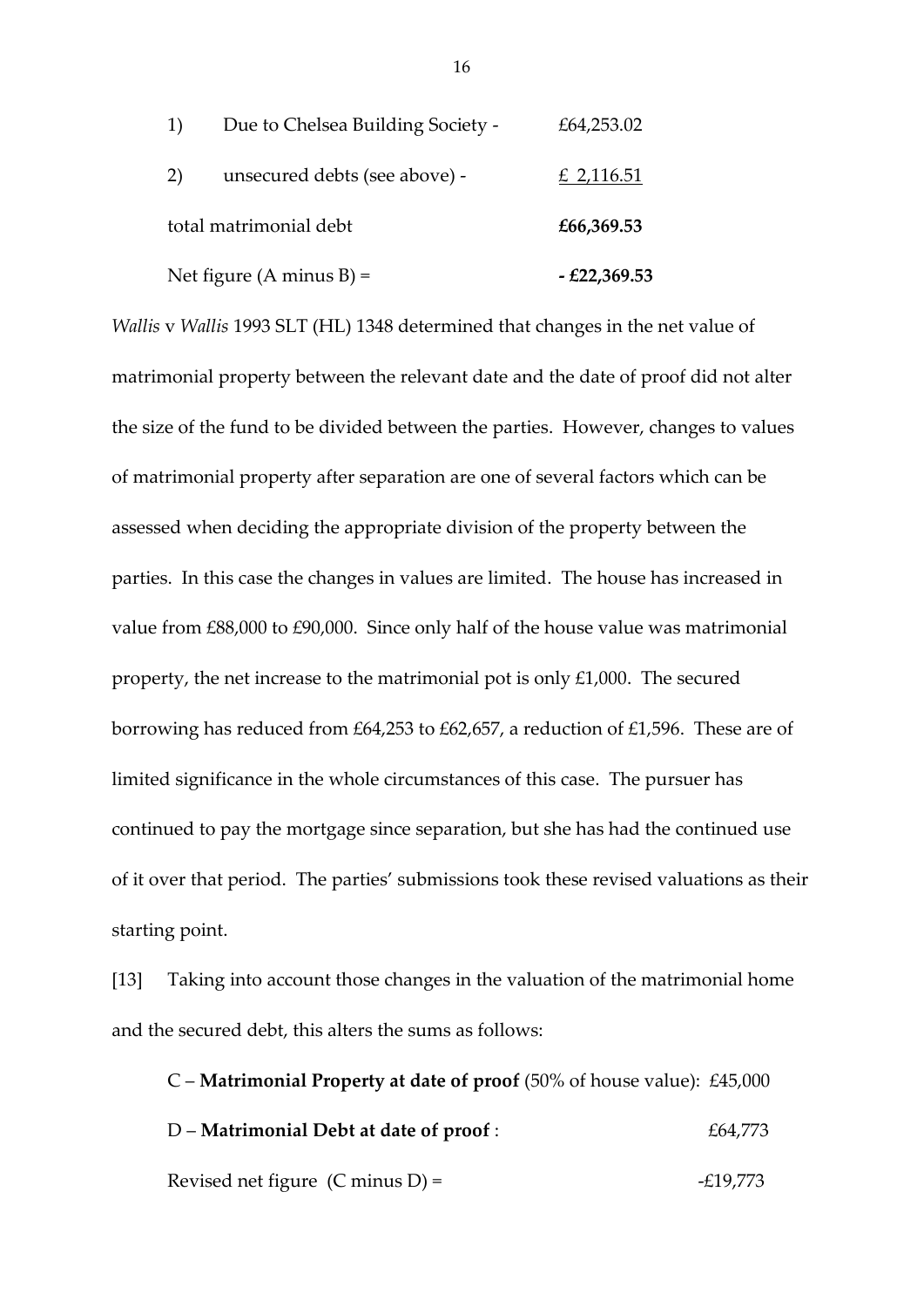### *1985 Act principles and factors significant to this case*

[14] Section 9 (1) (a) establishes that "the net value of the matrimonial property should be shared fairly" between the parties to the marriage. This means that it should be "shared equally or in such other proportions as are justified by special circumstances" (Section 10(1)). Under this calculation the defender would be responsible for half of the net debt, in other words he would require to make a payment of £9,886, being half of the £19,773 revised debt figure detailed above (rounded down to the nearest pound). If the values at date of separation were to be insisted upon, the figure would be £11,185.

[15] However, section 9 (1) (b) requires that

"fair account should be taken of any economic advantage derived by either party from contributions by the other, and of any economic disadvantage suffered by either party in the interest of the family."

Under this category I should note that the defender paid the mortgage from his earnings for the period from when a mortgage was first obtained (March 2007) until the date of separation six years later. On the other hand, the mortgage was not obtained in order to purchase the family home, since the pursuer already owned it outright. The loan was taken out to pay off some debts owed by the defender (£4,000 of which I attribute to pre-marriage debt) and to make improvements to the home, as well as for other spending. There are other balancing factors to consider when assessing fairness, however. The pursuer agreed to the joint mortgage and, apart from the repayment of the defender's loan, benefitted from the spending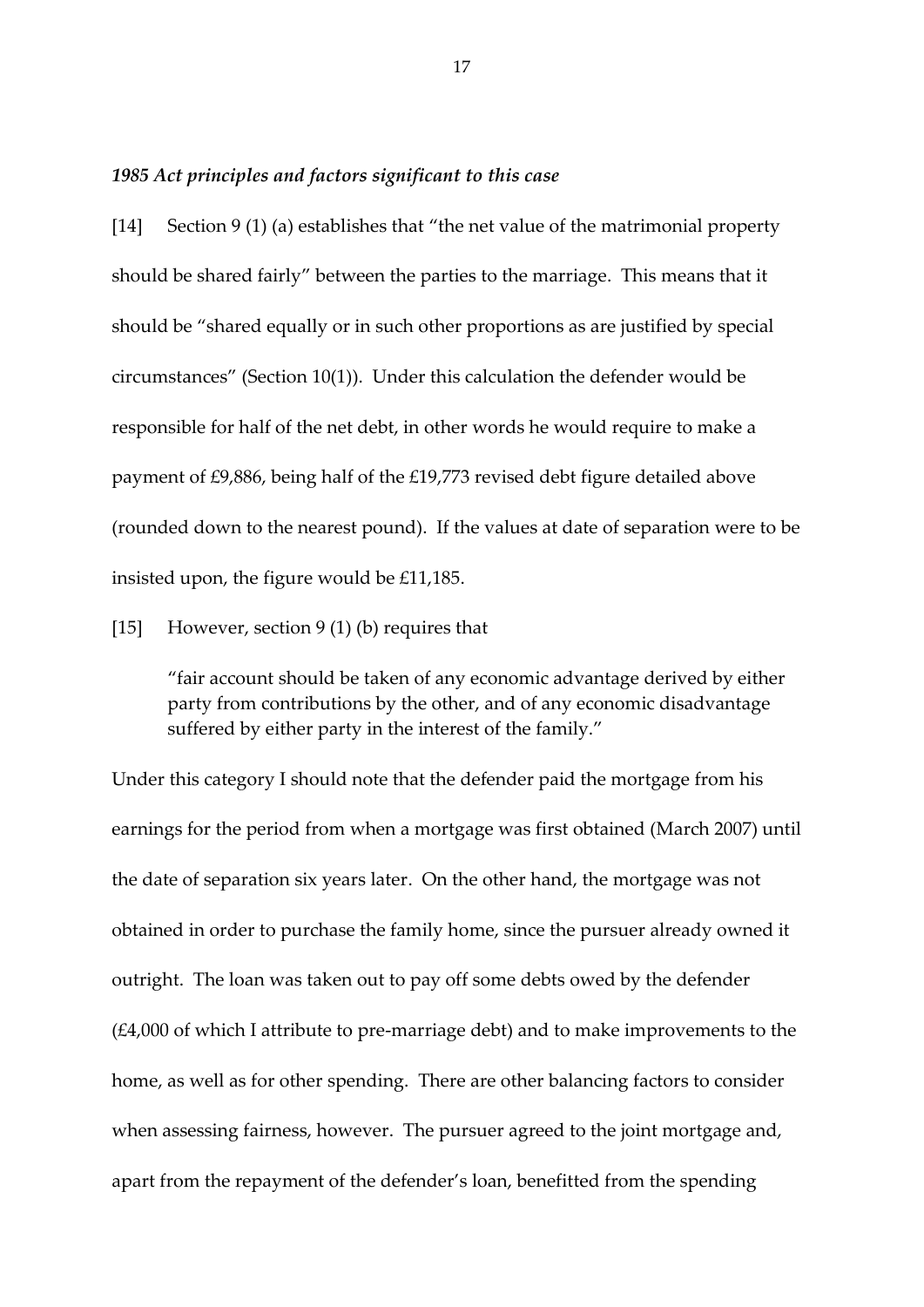power that the secured loans gave them, and continues to benefit from the improvements made to the home.

[16] Also relevant under this heading is the circumstance that the pursuer gave up working to become the main carer for the children. She was working full time at the date of marriage, but her employment pattern thereafter during the marriage appears to have been patchy, with some part time jobs and a period of selfemployment which did not generate enough income to be a sustainable enterprise. [17] Section 9 (c) of the 1985 Act refers to a further consideration relating to children, and requires the court to consider that *"*any economic burden of caring, after divorce, for a child of the marriage under the age of 16 years should be shared fairly between the parties"*.* It should be noted under this heading that the defender makes weekly child maintenance payments and exercises contact to his children. However, his childcare commitments for the parties' two sons have no effect on his earning capacity. The pursuer, on the other hand, bears the main economic burden of this. At the date of proof she was experiencing difficulties in getting back to work because her flexibility was restricted by her childcare commitments as a lone parent. I should note, however, that a significant restriction inhibiting her return to work was the care of her four year old daughter, who is not a child of the marriage.

[18] Apart from the complications detailed already, one further difficulty which the parties faced in this case concerns the type of mortgage over the matrimonial home, namely an interest-only arrangement. The joint minute lodged in evidence confirms that the parties obtained a mortgage with Chelsea Building Society in June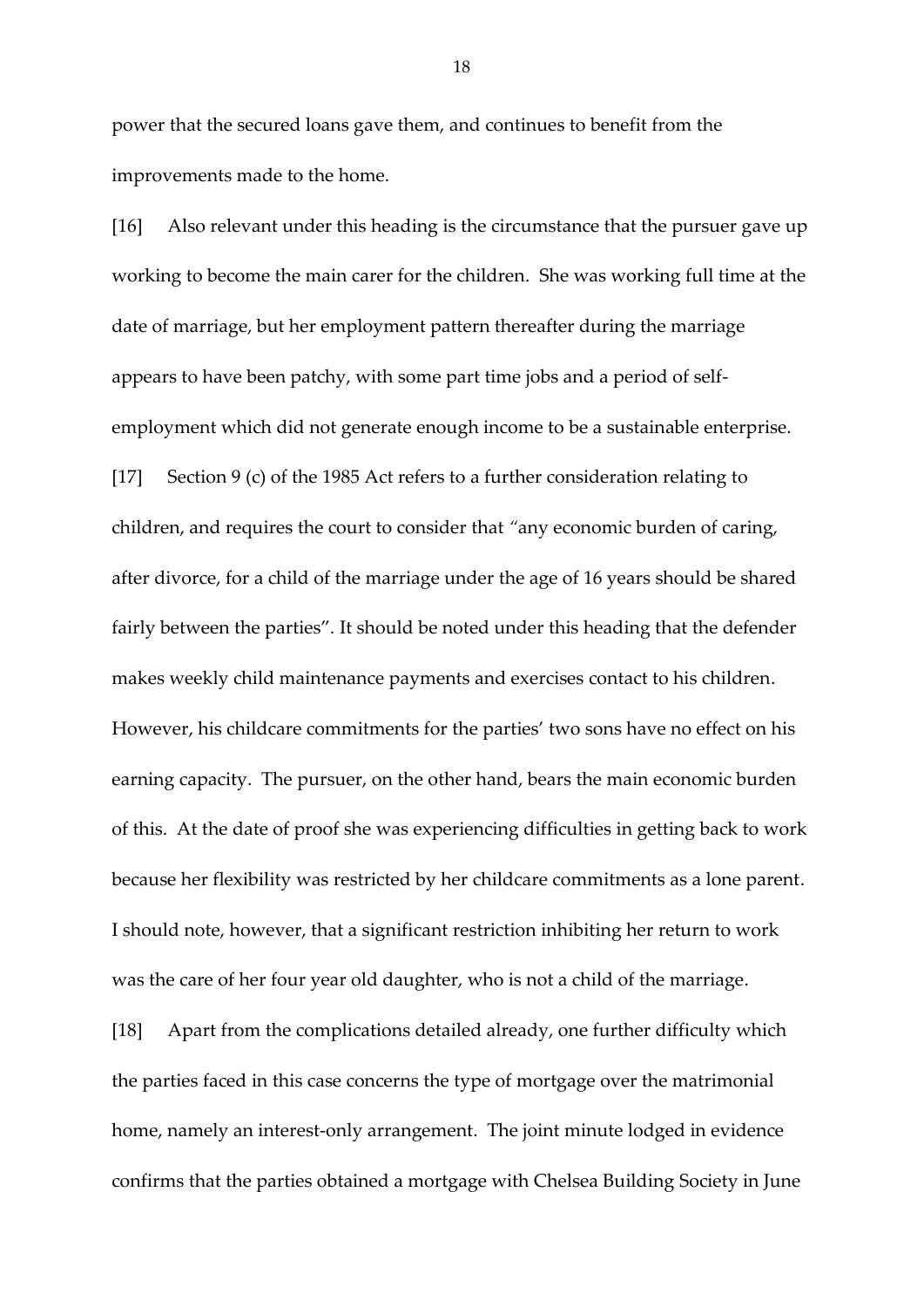2008 and borrowed £63,245. More than 11 years later the amount still owed to the society had not altered by very much. Neither party was able to state with any degree of certainty what plans they had for repayment of the principal sum. There did not appear to be any savings vehicle such as an ISA or endowment policy to build up a fund to pay off the capital sum at maturity. So if nothing is done to alter the status quo both parties are likely to face the repercussions of this.

# **Decision**

[19] Against all of that background, I have decided that in this case it is appropriate to make orders for financial provision. In addition I consider that it is appropriate to exercise the powers available to me under Sections 12 and 14 of the 1985 Act by stipulating that the orders will come into effect at a future date (just over five years from now), and to make incidental orders meantime.

[20] Accordingly my decisions and specific reasons for each are as follows:

- 1) A divorce decree will be granted. *Reason:* two years' separation is the ground, and this was agreed.
- 2) There will be an incidental order under Section 14 (k) in terms of which the defender will take on responsibility – as between the parties - for any sums remaining due to Santander Bank in respect of joint account owed by the parties [ reference ending….2555 ]. *Reasons*: It is fair that the defender should take on the responsibility of settling the remaining joint debt to Santander (listed at 'h' in the joint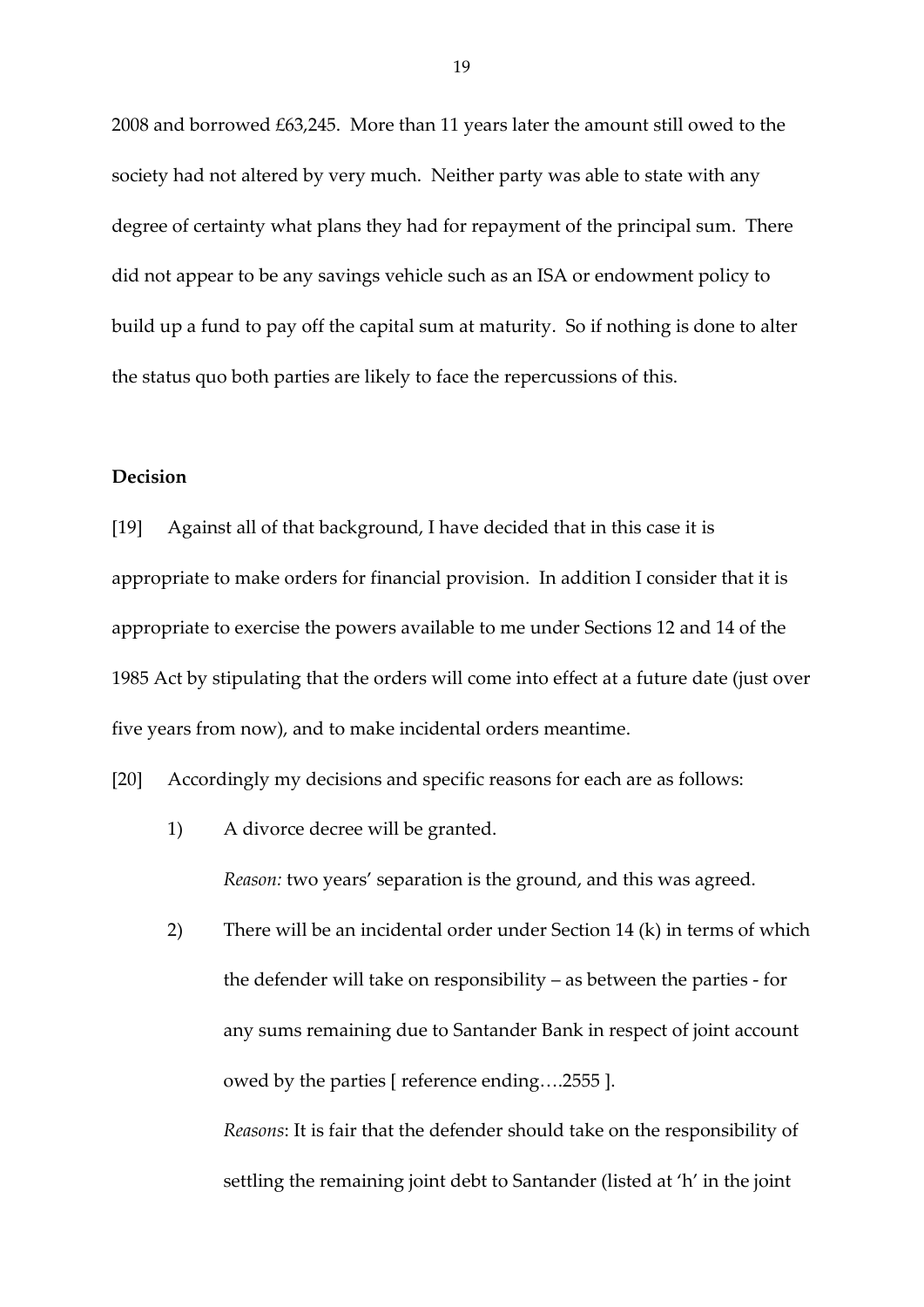minute as £264.75 at the relevant date). The pursuer has the responsibility of dealing with the other unsecured debts, and has had to reach instalment arrangements with some of the creditors.

3) By 31 January 2025 the pursuer will take all reasonable and necessary steps to free and relieve the defender of his obligations to the Chelsea Building Society in respect of the mortgage or loan currently in the joint names of the parties and secured over the property at [ ] Dumfries.

*Reasons*: It is fair that the pursuer should be allowed a reasonable opportunity to make arrangements to transfer the existing mortgage to her own name, or to change mortgage provider with a loan in her sole name. A period of five years should allow her to seek a return to work and assess whether a mortgage in her own name is achievable.

4) There will be an incidental order under Section 14 (e) in terms of which the pursuer shall remain responsible - as between the parties - for the payments due to the Chelsea Building Society for the existing mortgage or loan secured over [ ] Dumfries.

*Reasons:* It is appropriate that in due course the defender should be released from the terms of the mortgage over the former matrimonial home, so the pursuer should continue to be responsible for payments towards the mortgage meantime. Such an order applies between the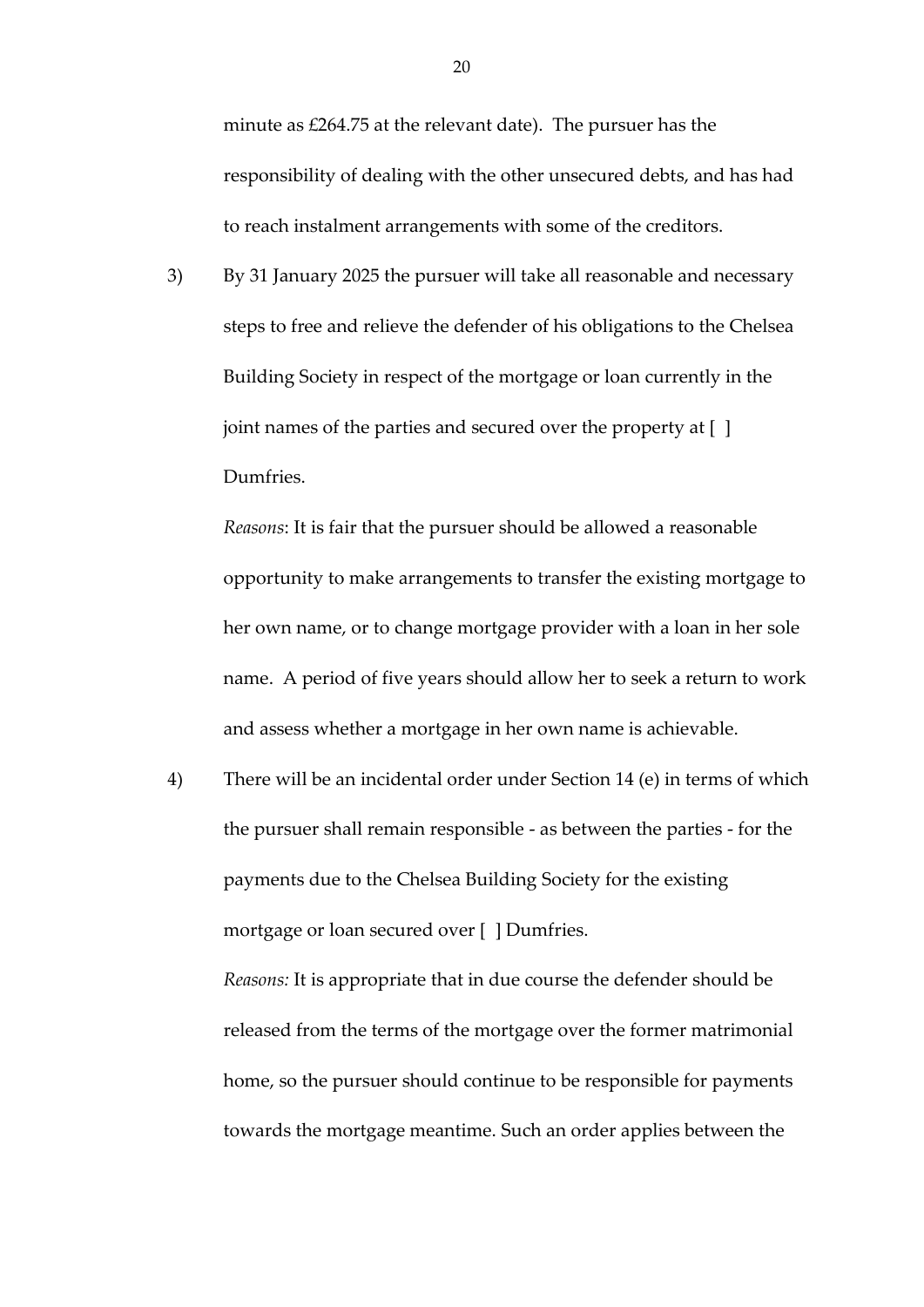parties but has no effect on the rights of the creditor to seek repayment from either of the parties (Section 15 (3)).

5) In the event that the pursuer is unable to relieve the defender of his said obligations to the Chelsea Building Society by 31 January 2025, the property at [ ] Dumfries will be sold in order to redeem the said mortgage and thereby relieve the defender of his obligations to the building society in terms of that loan.

*Reasons*: A prospective order in terms of Section 12 (2) is appropriate in this case to allow some certainty to parties after a reasonable period.

6) By 31 January 2025 the defender will pay to the pursuer the sum of £10,886.

*Reasons*: The pursuer has craved a capital sum award of £10,963.68. I have decided that the fairest way to approach this is to take as my starting point half of the current net debt figure, namely £9,886. Since I have determined that the defender gained the economic advantage of his pre-marriage debt being paid through the first mortgage over the property, it is appropriate that some adjustment is made for that. My decision is that a further £1,000 should be paid in order to account for this.

7) Interest on the sum to be paid by the defender to the pursuer will apply at the rate of 8 per cent per annum from 31 January 2025 (or on any remaining balance thereof) until payment.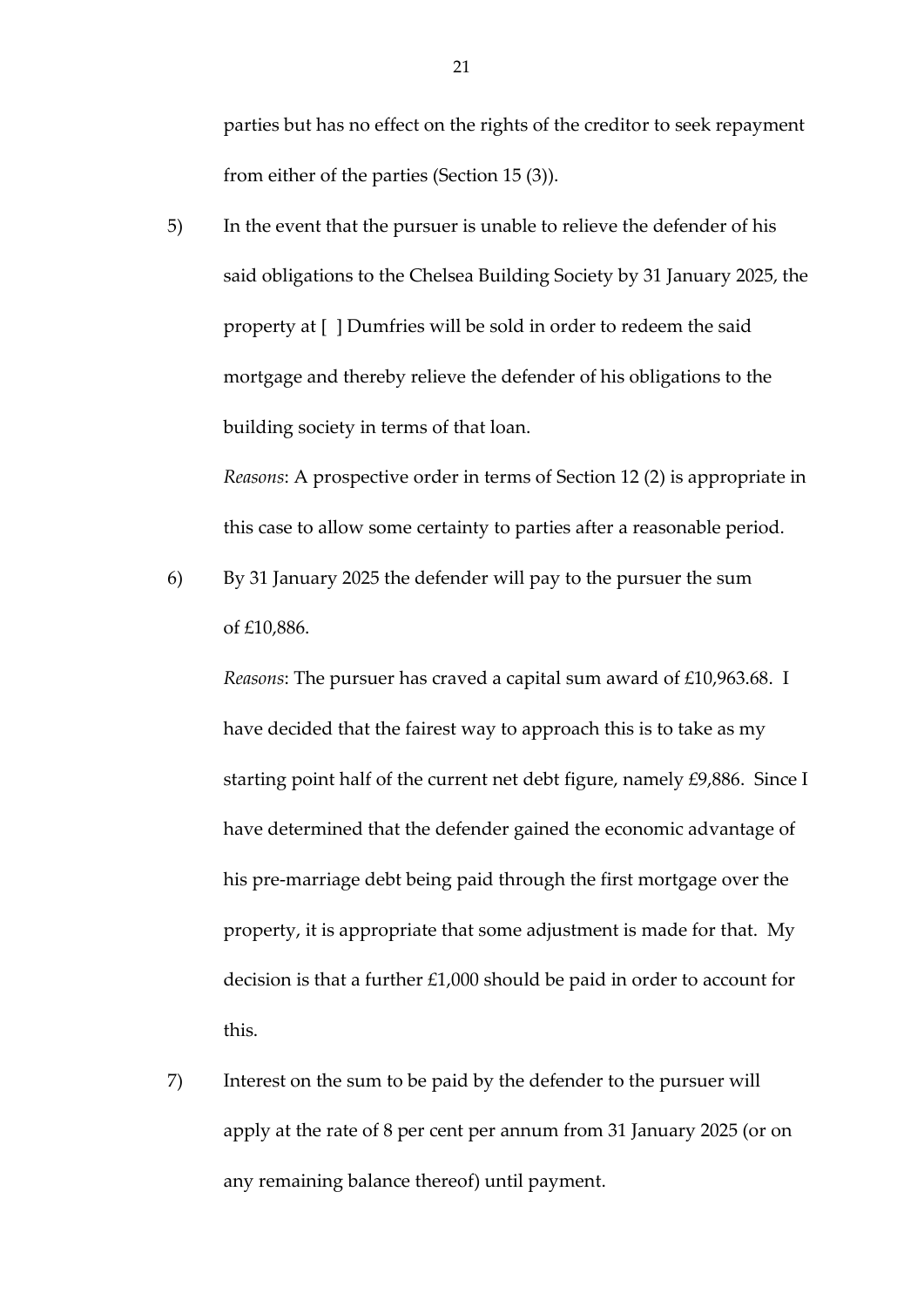*Reasons*: The order for a capital sum payment by the defender provides clarity about exactly how much is to be paid and will allow the defender time to make appropriate provision. In terms of the discretion permitted under Section 14 (2) (j) I am applying interest to the sums due by the defender after that date; this will therefore only apply if the does not make sufficient arrangements within that time frame.

[21] These decisions should present an achievable way forward for both parties, and gives one date by which it is realistic for each to meet their obligations to the other. The pursuer wants to continue living in the same home with her three children and wants to return to work. She is due a fair opportunity to try and achieve that. She has matrimonial debt for which she is responsible. But if she is able to obtain employment over the next few years she may be able to qualify for a mortgage in her own name, particularly if the payment to be made by the defender helps to reduce the amount she has to borrow. I think that five years is a fair period for her to aim for that, and if she is unable to resolve the mortgage difficulty by then, it is appropriate that the house is sold to repay the mortgage and release the defender from the terms of it.

[22] The defender wants to be freed from the obligation of the mortgage at his former home, which he left more than six years ago. However, when he married the pursuer she was a young woman who had a house with no loan secured on it, and he did not have to be concerned about the need to find and pay for a home.